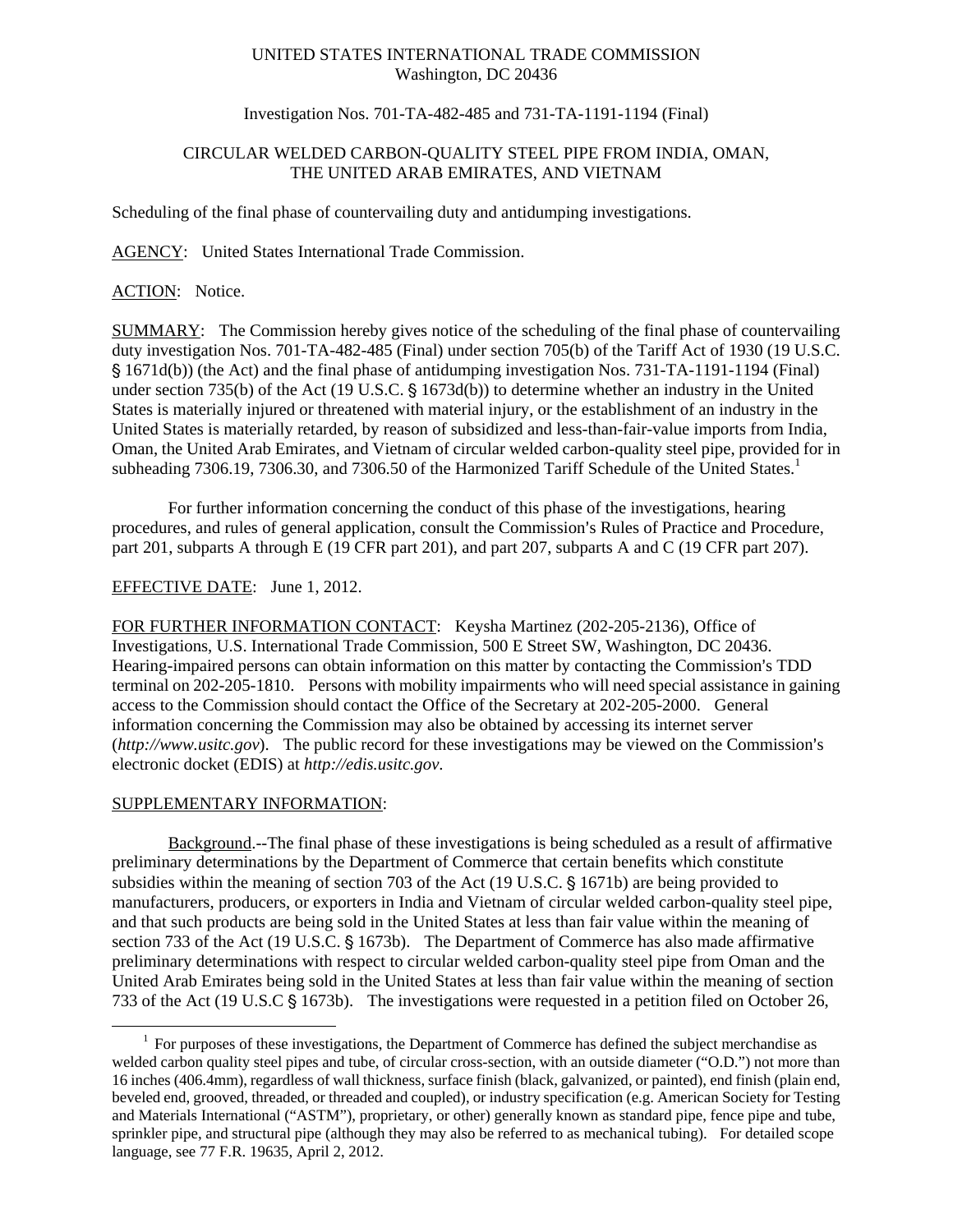2011, by Allied Tube and Conduit, Harvey, IL; JMC Steel Group, Chicago, IL; Wheatland Tube, Sharon, PA; and United States Steel Corporation, Pittsburgh, PA.

Although the Department of Commerce has preliminarily determined that imports of circular welded carbon-quality steel pipe from Oman and the United Arab Emirates are not being and are not likely to be subsidized, for purposes of efficiency the Commission hereby waives rule  $207.21(b)^2$  so that the final phase of the investigations may proceed concurrently in the event that Commerce makes a final affirmative determination with respect to such imports.

Participation in the investigations and public service list.--Persons, including industrial users of the subject merchandise and, if the merchandise is sold at the retail level, representative consumer organizations, wishing to participate in the final phase of these investigations as parties must file an entry of appearance with the Secretary to the Commission, as provided in section 201.11 of the Commission's rules, no later than 21 days prior to the hearing date specified in this notice. A party that filed a notice of appearance during the preliminary phase of the investigations need not file an additional notice of appearance during this final phase. The Secretary will maintain a public service list containing the names and addresses of all persons, or their representatives, who are parties to the investigations.

Limited disclosure of business proprietary information (BPI) under an administrative protective order (APO) and BPI service list.--Pursuant to section  $207.7(a)$  of the Commission's rules, the Secretary will make BPI gathered in the final phase of these investigations available to authorized applicants under the APO issued in the investigations, provided that the application is made no later than 21 days prior to the hearing date specified in this notice. Authorized applicants must represent interested parties, as defined by 19 U.S.C. § 1677(9), who are parties to the investigations. A party granted access to BPI in the preliminary phase of the investigations need not reapply for such access. A separate service list will be maintained by the Secretary for those parties authorized to receive BPI under the APO.

Staff report.--The prehearing staff report in the final phase of these investigations will be placed in the nonpublic record on October 2, 2012, and a public version will be issued thereafter, pursuant to section 207.22 of the Commission's rules.

Hearing.--The Commission will hold a hearing in connection with the final phase of these investigations beginning at 9:30 a.m. on October 17, 2012, at the U.S. International Trade Commission Building. Requests to appear at the hearing should be filed in writing with the Secretary to the Commission on or before October 12, 2012. A nonparty who has testimony that may aid the Commission's deliberations may request permission to present a short statement at the hearing. All parties and nonparties desiring to appear at the hearing and make oral presentations should attend a prehearing conference to be held at 9:30 a.m. on October 16, 2012, at the U.S. International Trade Commission Building. Oral testimony and written materials to be submitted at the public hearing are governed by sections  $201.6(b)(2)$ ,  $201.13(f)$ , and  $207.24$  of the Commission's rules. Parties must submit any request to present a portion of their hearing testimony in camera no later than 7 business days prior to the date of the hearing.

Written submissions.--Each party who is an interested party shall submit a prehearing brief to the Commission. Prehearing briefs must conform with the provisions of section 207.23 of the Commission's rules; the deadline for filing is October 10, 2012. Parties may also file written testimony in connection with their presentation at the hearing, as provided in section 207.24 of the Commission's rules, and posthearing briefs, which must conform with the provisions of section 207.25 of the Commission's rules. The deadline for filing posthearing briefs is October 24, 2012; witness testimony must be filed no later than three days before the hearing. In addition, any person who has not entered an appearance as a party to the investigations may submit a written statement of information pertinent to the subject of the investigations, including statements of support or opposition to the petition, on or before October 24, 2012. On November 7, 2012, the Commission will make available to parties all information on which they have not

 $\overline{a}$ 

 $2$  Section 207.21(b) of the Commission's rules provides that, where the Department of Commerce has issued a negative preliminary determination, the Commission will publish a Final Phase Notice of Scheduling upon receipt of an affirmative final determination from Commerce.